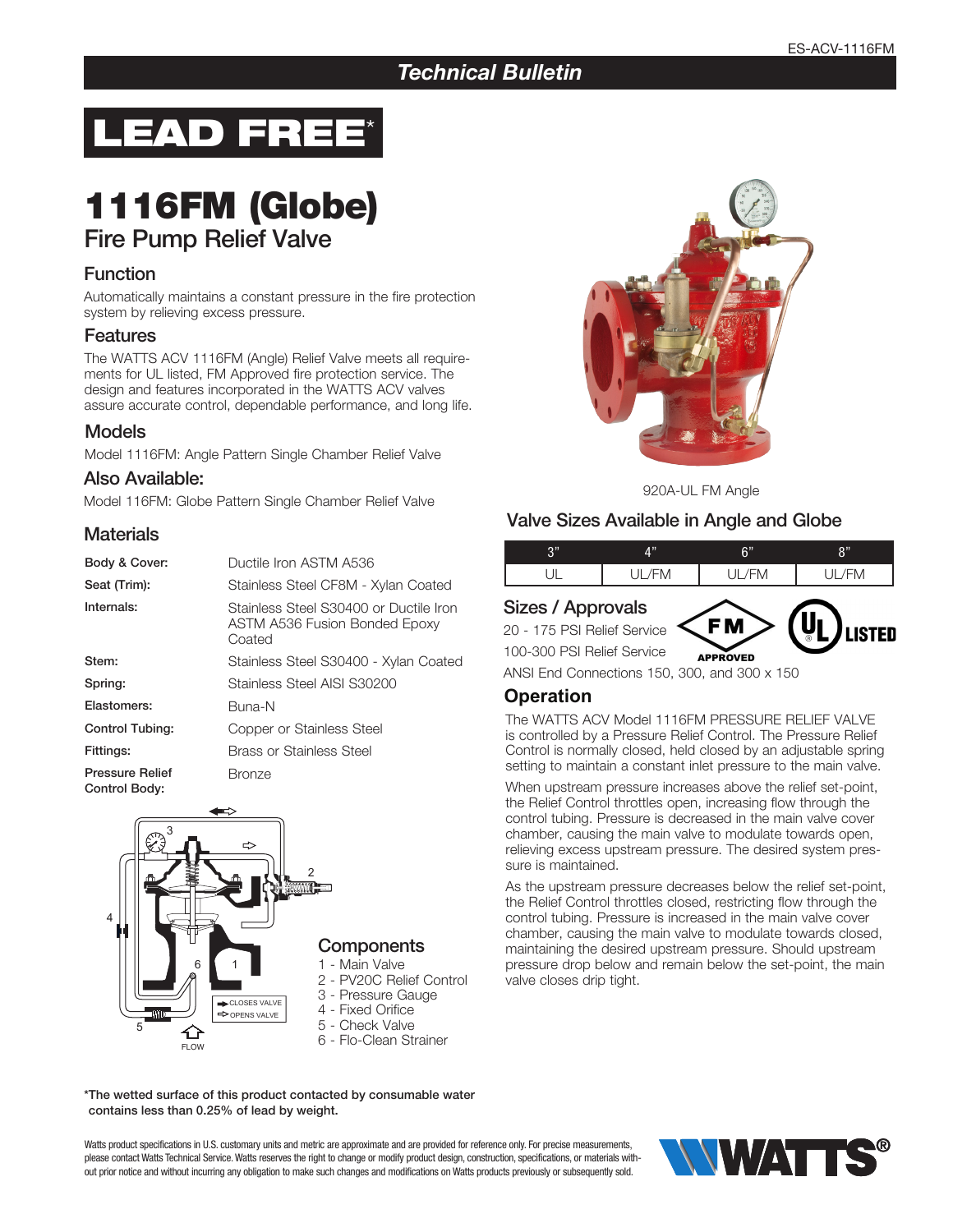#### 1116FM Fire Pump Relief Valve 11 51 July 1 1 IVI 1 II <del>G</del> F  $F M F_{\text{free}}$  During Deliat Value 25" 8 15/16"

24 1/2"

 $\mathcal{S}^{\mathcal{S}}$  and  $\mathcal{S}^{\mathcal{S}}$  and  $\mathcal{S}^{\mathcal{S}}$  and  $\mathcal{S}^{\mathcal{S}}$  and  $\mathcal{S}^{\mathcal{S}}$  and  $\mathcal{S}^{\mathcal{S}}$  and  $\mathcal{S}^{\mathcal{S}}$  and  $\mathcal{S}^{\mathcal{S}}$  and  $\mathcal{S}^{\mathcal{S}}$  and  $\mathcal{S}^{\mathcal{S}}$  and  $\mathcal{S}^{\mathcal{S}}$  and

8 1/2"

#### Dimensions - ACV 1116FM (Angle)

6 150

5 3/4"

8 1/2"

6 1/8"

8 15/16"







5 1/4"

9 1/2"

11" 4"

Ø13.25"

|     | <b>Valve Size</b> |                | 150 Outlet |                 | 300 Outlet |                | 150 Inlet |                 | 300 Inlet |                |        |                 | 150 Inlet |                 | 300 Inlet |                |     |                 |     |
|-----|-------------------|----------------|------------|-----------------|------------|----------------|-----------|-----------------|-----------|----------------|--------|-----------------|-----------|-----------------|-----------|----------------|-----|-----------------|-----|
|     |                   |                | A          |                 | A          |                | B         |                 | B         |                | r<br>U |                 | D         | D               |           |                |     |                 |     |
| in. | mm                | in.            | mm         | in.             | mm         | in.            | mm        | in.             | mm        | in.            | mm     | in.             | mm        | in.             | mm        | in.            | mm  | in.             | mm  |
|     | 80                | $5\frac{3}{4}$ | 146        | $6\frac{1}{8}$  | 156        | $5\frac{3}{4}$ | 146       | $6\frac{1}{8}$  | 156       | $5\frac{1}{2}$ | 140    | $17\frac{1}{2}$ | 445       | 173/4           | 451       | $9\frac{1}{2}$ | 241 | $7\frac{7}{8}$  | 200 |
|     | 100               | $6\frac{3}{4}$ | 171        | $7\frac{1}{8}$  | 181        | $6\frac{3}{4}$ | 171       | $7\frac{1}{8}$  | 181       | $5\frac{1}{2}$ | 140    | $19\frac{1}{4}$ | 489       | 19%             | 498       | 10             | 254 | $9^{15}/_{16}$  | 252 |
| 6   | 150               | $8\frac{1}{2}$ | 216        | $8^{15}/_{16}$  | 227        | $8\frac{1}{2}$ | 216       | $8^{15}/16$     | 227       | 4              | 102    | $24\frac{1}{2}$ | 622       | 25              | 635       |                | 279 | $13\frac{1}{4}$ | 337 |
|     | 800               |                | 279        | $11\frac{1}{2}$ | 292        | 11             | 279       | $11\frac{1}{2}$ | 292       | 4              | 102    | 263/4           | 679       | $27\frac{1}{4}$ | 692       | 13             | 330 | 16              | 406 |



#### Installation and Start-up

**Start-up of an Automatic Control Valve requires following proper procedures. Time must be allowed for the valve to react to adjustments and the system to stabilize. The objective is to bring the valve into service in a controlled manner to protect the system from damaging overpressure.**

NOTICE: Avoid mounting valves in a vertical discharge postion (valve stem horizontal or cover pointed sideways.) Valves mounted in this position may not perform as tested and approved.

- Clear the line of slag and other debris.
- Install the valve so that the FLOW ARROW marked on the valve body matches the flow through the line.
- Install pressure gauge (supplied) in the fitting on valve tubing.
- 1. Turn the Relief Control adjustment screw counterclockwise (out). This lowers the initial relief set-point, allowing the setpoint to be increased to the desired setting.
- 2. Loosen a tube fitting at a high point on the valve. This allows the cover to vent trapped air during initial filling of the valve.
- 3. Start the pump to supply fluid/pressure to the valve.
- 4. Tighten the tubing when all air is vented from the cover as indicated by continual flow of fluid. **NOTICE:** THE RELIEF SET-POINT SHOULD BE LOWER THAN DESIRED AT THIS TIME.
- 5. Turn the Relief Control adjustment screw clockwise (in) slowly, allowing time for the pressure to gradually increase to the desired set-point.

#### *NOTICE*

The information contained herein is not intended to replace the full product installation and safety information available or the experience of a trained product installer. You are required to thoroughly read all installation instructions and product safety information before beginning the installation of this product.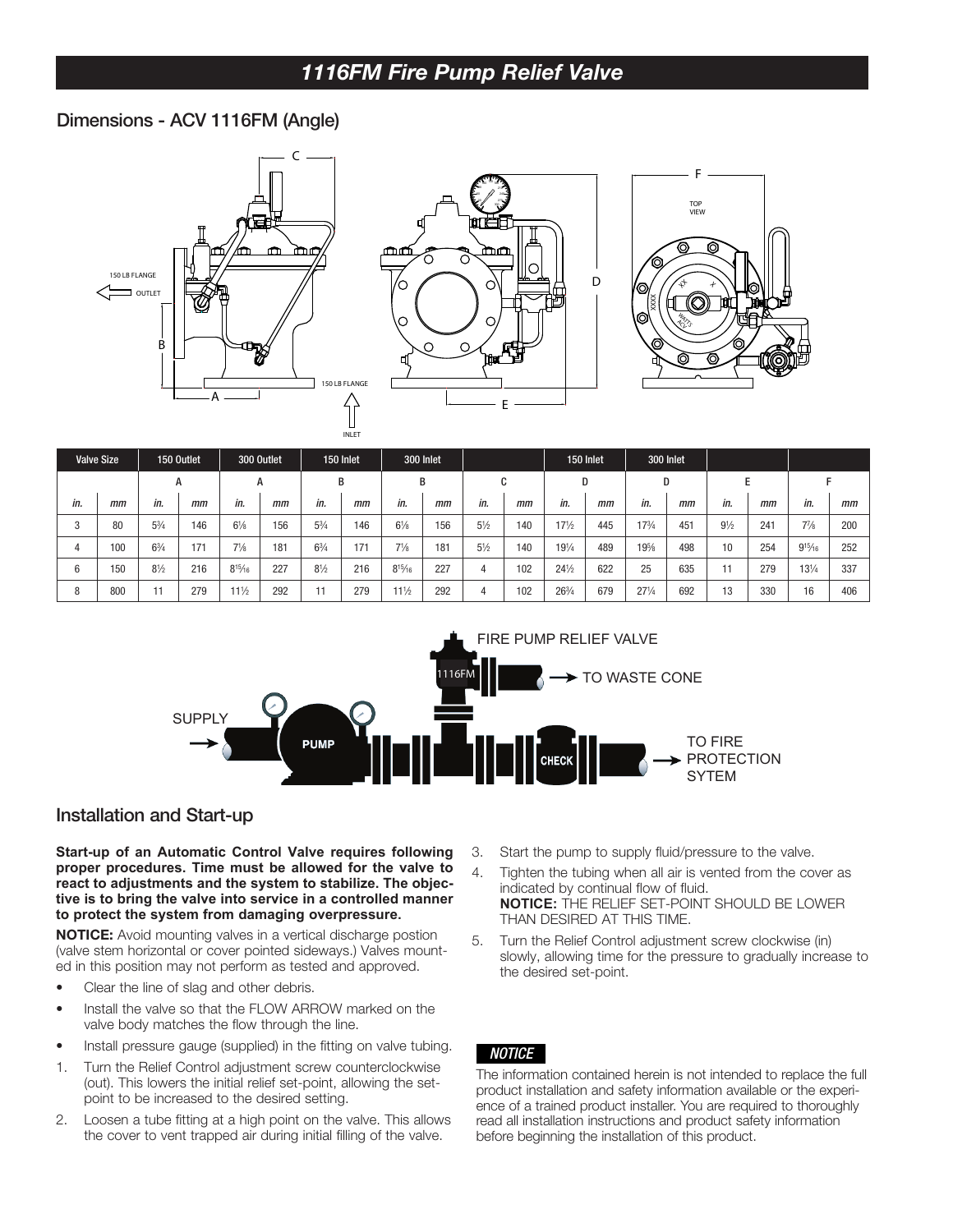# *1116FM Fire Pump Relief Valve*





#### **Maintenance**

The basic valve normally requires a minimum of maintenance, due to a packless construction and no required lubrication. However, it is suggested that a periodic inspection schedule be established to determine how the fluid is affecting the efficiency of the valve. Fluid velocity as well as any substance entrained in the fluid, such as dissolved minerals and/or suspended particles, vary between installations. In areas subject to freezing, remove the body cover drain plugs for winter drain-down.

**NOTICE:** The following method will determine if there is a damaged diaphragm without removing the valve cover. Put pressure into the valve and close all control lines to the valve cover chamber.Remove a fitting on the valve cover. If there is a continuous flow out of the cover chamber through this opening, the diaphragm is damaged or the diaphragm assembly on the stem is loose. **CAUTION:** The valve will be wide open during this procedure.Omit if the fully open valve could result in system damage.

#### Disassembly/Assembly

Inspection or maintenance can be accomplished without removal from the line.

To replace the diaphragm and/or the quad ring:

- 1. Remove fitting nuts where necessary to release the valve cover from the controls or control lines.
- 2. Remove the cover and spring.
- 3. Remove the diaphragm and stem assembly, taking care not to damage the diaphragm when removing over studs.
- 4. With the assembly removed, examine the diaphragm and quad ring for wear or damage. Do not disassemble unless replacement is indicated.
- 5. To replace the diaphragm, quad ring and/or stem O-ring, hold the stem in a vise or with wrench on the flats at the bottom end of the stem. Remove the nuts.
- 6. Remove the diaphragm washer, diaphragm, etc., in the proper sequence.
- 7. Check all surfaces, seat, O-ring grooves and diaphragm clamping surfaces for damage and/or foreign particles.
- 8. To reassemble, reverse the order of disassembly. Tighten stem nuts securely to ensure proper clamping of the diaphragm. To assure positive and even clamping of the diaphragm between the body and the cover, gradually tighten the cover nuts diametrically opposite each other.